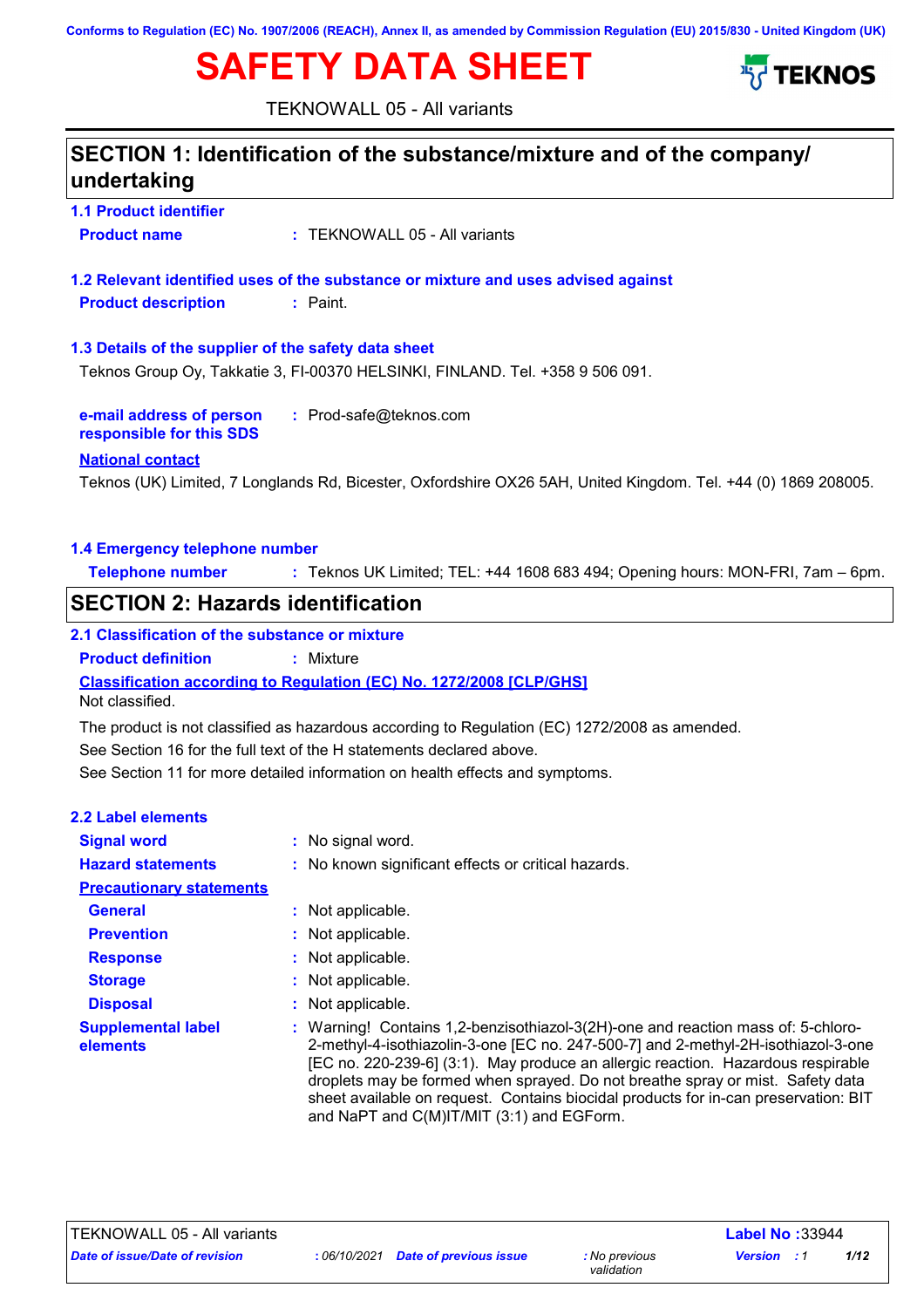## **SECTION 2: Hazards identification**

**:**

**Annex XVII - Restrictions on the manufacture, placing on the market and use of certain dangerous substances, mixtures and articles**

### **2.3 Other hazards**

**Other hazards which do : not result in classification** : None known.

### **SECTION 3: Composition/information on ingredients**

| <b>Product/ingredient name</b>                                                                                                                      | <b>Identifiers</b>                                                 | $\frac{9}{6}$ | <b>Regulation (EC) No.</b><br>1272/2008 [CLP]                                                                                                                                                                                 | <b>Type</b> |
|-----------------------------------------------------------------------------------------------------------------------------------------------------|--------------------------------------------------------------------|---------------|-------------------------------------------------------------------------------------------------------------------------------------------------------------------------------------------------------------------------------|-------------|
| titanium dioxide                                                                                                                                    | REACH #:<br>01-2119489379-17<br>$EC: 236-675-5$<br>CAS: 13463-67-7 | ≥10 - ≤25     | Carc. 2, H351<br>(inhalation)                                                                                                                                                                                                 | $[1] [^*]$  |
| 1,2-benzisothiazol-3(2H)-one                                                                                                                        | EC: 220-120-9<br>CAS: 2634-33-5<br>Index: 613-088-00-6             | < 0.05        | Acute Tox. 4, H302<br>Skin Irrit. 2, H315<br>Eye Dam. 1, H318<br>Skin Sens. 1, H317<br>Aquatic Acute 1, H400<br>$(M=1)$                                                                                                       | $[1]$       |
| reaction mass of: 5-chloro-<br>2-methyl-4-isothiazolin-3-one [EC<br>no. 247-500-7] and 2-methyl-2H-<br>isothiazol-3-one [EC no.<br>220-239-6] (3:1) | CAS: 55965-84-9<br>Index: 613-167-00-5                             | < 0.0015      | Acute Tox. 3, H301<br>Acute Tox. 2, H310<br>Acute Tox. 2, H330<br>Skin Corr. 1C, H314<br>Eye Dam. 1, H318<br>Skin Sens. 1A, H317<br>Aquatic Acute 1, H400<br>$(M=100)$<br>Aquatic Chronic 1,<br>H410 (M=100)<br><b>EUH071</b> | $[1]$       |
|                                                                                                                                                     |                                                                    |               | See Section 16 for<br>the full text of the H<br>statements declared<br>above.                                                                                                                                                 |             |

There are no additional ingredients present which, within the current knowledge of the supplier and in the concentrations applicable, are classified as hazardous to health or the environment, are PBTs, vPvBs or Substances of equivalent concern, or have been assigned a workplace exposure limit and hence require reporting in this section.

**Type** 

[1] Substance classified with a health or environmental hazard

[2] Substance with a workplace exposure limit

[3] Substance meets the criteria for PBT according to Regulation (EC) No. 1907/2006, Annex XIII

[4] Substance meets the criteria for vPvB according to Regulation (EC) No. 1907/2006, Annex XIII

[5] Substance of equivalent concern

[6] Additional disclosure due to company policy

 $\vec{r}$ ] The classification as a carcinogen by inhalation applies only to mixtures placed on the market in powder form containing 1% or more of titanium dioxide particles with diameter ≤ 10 μm not bound within a matrix.

Occupational exposure limits, if available, are listed in Section 8.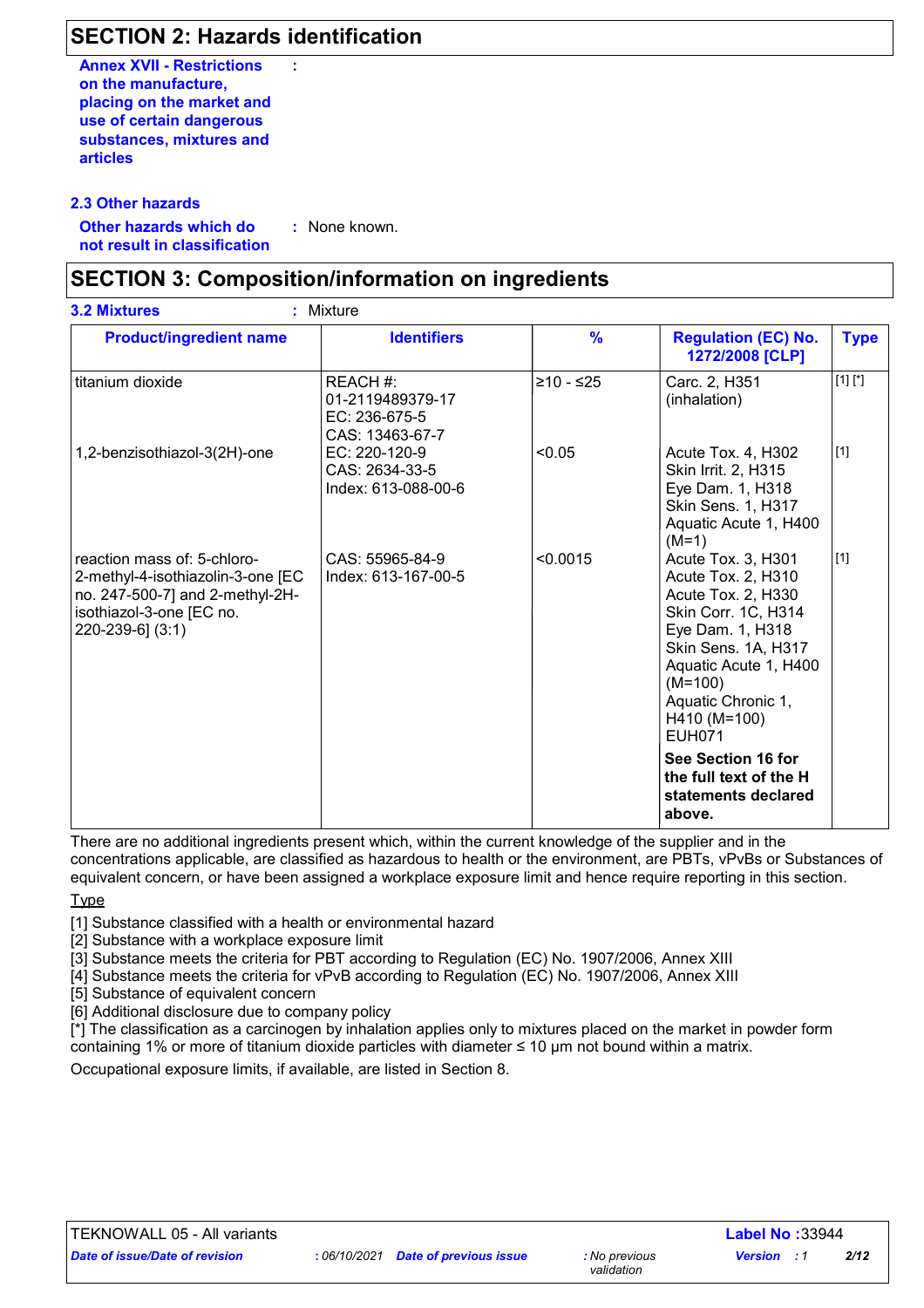# **SECTION 4: First aid measures**

| 4.1 Description of first aid measures                                                                                                                                                                                                                             |
|-------------------------------------------------------------------------------------------------------------------------------------------------------------------------------------------------------------------------------------------------------------------|
| : Immediately flush eyes with plenty of water, occasionally lifting the upper and lower<br>eyelids. Check for and remove any contact lenses. Get medical attention if irritation<br>occurs.                                                                       |
| : Remove victim to fresh air and keep at rest in a position comfortable for breathing.<br>Get medical attention if symptoms occur.                                                                                                                                |
| : Flush contaminated skin with plenty of water. Remove contaminated clothing and<br>shoes. Get medical attention if symptoms occur.                                                                                                                               |
| : Wash out mouth with water. If material has been swallowed and the exposed<br>person is conscious, give small quantities of water to drink. Do not induce vomiting<br>unless directed to do so by medical personnel. Get medical attention if symptoms<br>occur. |
| : No action shall be taken involving any personal risk or without suitable training.                                                                                                                                                                              |
|                                                                                                                                                                                                                                                                   |

| 4.2 Most important symptoms and effects, both acute and delayed |                     |  |  |
|-----------------------------------------------------------------|---------------------|--|--|
| <b>Over-exposure signs/symptoms</b>                             |                     |  |  |
| Eye contact                                                     | : No specific data. |  |  |

| <b>Inhalation</b>   | : No specific data. |
|---------------------|---------------------|
| <b>Skin contact</b> | : No specific data. |
| Ingestion           | : No specific data. |

### **4.3 Indication of any immediate medical attention and special treatment needed**

| <b>Notes to physician</b>  | : Treat symptomatically. Contact poison treatment specialist immediately if large |
|----------------------------|-----------------------------------------------------------------------------------|
|                            | quantities have been ingested or inhaled.                                         |
| <b>Specific treatments</b> | : No specific treatment.                                                          |

# **SECTION 5: Firefighting measures**

| 5.1 Extinguishing media                                   |                                                                                                                                                                                                                                                                                                                                                                       |
|-----------------------------------------------------------|-----------------------------------------------------------------------------------------------------------------------------------------------------------------------------------------------------------------------------------------------------------------------------------------------------------------------------------------------------------------------|
| <b>Suitable extinguishing</b><br>media                    | : Use an extinguishing agent suitable for the surrounding fire.                                                                                                                                                                                                                                                                                                       |
| <b>Unsuitable extinguishing</b><br>media                  | : None known.                                                                                                                                                                                                                                                                                                                                                         |
| 5.2 Special hazards arising from the substance or mixture |                                                                                                                                                                                                                                                                                                                                                                       |
| <b>Hazards from the</b><br>substance or mixture           | : In a fire or if heated, a pressure increase will occur and the container may burst.                                                                                                                                                                                                                                                                                 |
| <b>Hazardous combustion</b><br>products                   | : In a fire, decomposition may produce toxic gases/fumes.                                                                                                                                                                                                                                                                                                             |
| <b>5.3 Advice for firefighters</b>                        |                                                                                                                                                                                                                                                                                                                                                                       |
| <b>Special protective actions</b><br>for fire-fighters    | : Promptly isolate the scene by removing all persons from the vicinity of the incident if<br>there is a fire. No action shall be taken involving any personal risk or without<br>suitable training.                                                                                                                                                                   |
| <b>Special protective</b><br>equipment for fire-fighters  | : Fire-fighters should wear appropriate protective equipment and self-contained<br>breathing apparatus (SCBA) with a full face-piece operated in positive pressure<br>mode. Clothing for fire-fighters (including helmets, protective boots and gloves)<br>conforming to European standard EN 469 will provide a basic level of protection for<br>chemical incidents. |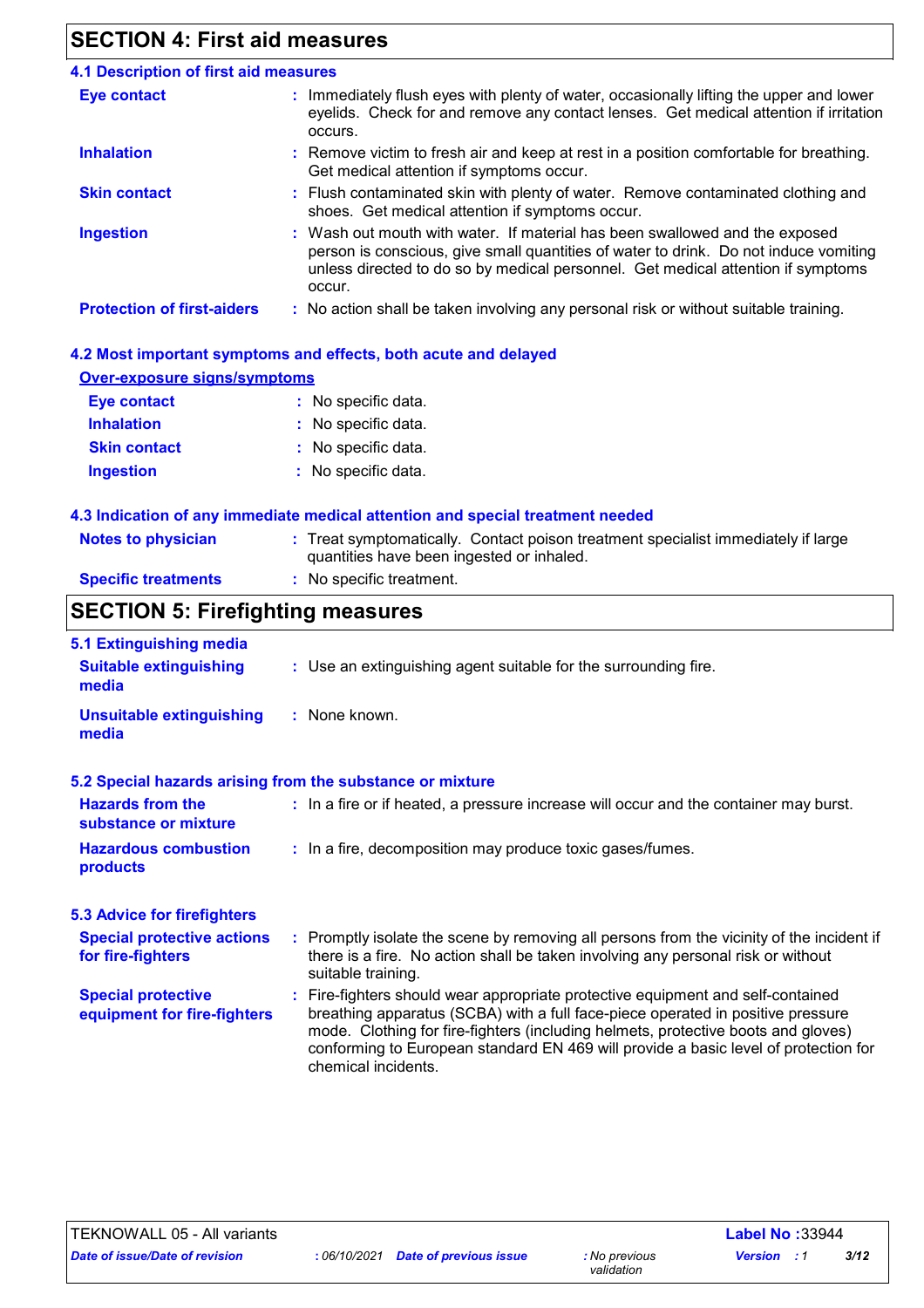### **SECTION 6: Accidental release measures**

|                                                  | 6.1 Personal precautions, protective equipment and emergency procedures                                                                                                                                                                                                                                                                                                                                                                                                        |
|--------------------------------------------------|--------------------------------------------------------------------------------------------------------------------------------------------------------------------------------------------------------------------------------------------------------------------------------------------------------------------------------------------------------------------------------------------------------------------------------------------------------------------------------|
| For non-emergency<br>personnel                   | : No action shall be taken involving any personal risk or without suitable training.<br>Evacuate surrounding areas. Keep unnecessary and unprotected personnel from<br>entering. Do not touch or walk through spilt material. Put on appropriate personal<br>protective equipment.                                                                                                                                                                                             |
|                                                  | For emergency responders : If specialised clothing is required to deal with the spillage, take note of any<br>information in Section 8 on suitable and unsuitable materials. See also the<br>information in "For non-emergency personnel".                                                                                                                                                                                                                                     |
| <b>6.2 Environmental</b><br>precautions          | : Avoid dispersal of spilt material and runoff and contact with soil, waterways, drains<br>and sewers. Inform the relevant authorities if the product has caused environmental<br>pollution (sewers, waterways, soil or air).                                                                                                                                                                                                                                                  |
|                                                  | 6.3 Methods and material for containment and cleaning up                                                                                                                                                                                                                                                                                                                                                                                                                       |
| <b>Small spill</b>                               | : Stop leak if without risk. Move containers from spill area. Dilute with water and mop<br>up if water-soluble. Alternatively, or if water-insoluble, absorb with an inert dry<br>material and place in an appropriate waste disposal container. Dispose of via a<br>licensed waste disposal contractor.                                                                                                                                                                       |
| <b>Large spill</b>                               | : Stop leak if without risk. Move containers from spill area. Prevent entry into sewers,<br>water courses, basements or confined areas. Wash spillages into an effluent<br>treatment plant or proceed as follows. Contain and collect spillage with non-<br>combustible, absorbent material e.g. sand, earth, vermiculite or diatomaceous earth<br>and place in container for disposal according to local regulations. Dispose of via a<br>licensed waste disposal contractor. |
| <b>6.4 Reference to other</b><br><b>sections</b> | : See Section 1 for emergency contact information.<br>See Section 8 for information on appropriate personal protective equipment.<br>See Section 13 for additional waste treatment information.                                                                                                                                                                                                                                                                                |

# **SECTION 7: Handling and storage**

The information in this section contains generic advice and guidance. The list of Identified Uses in Section 1 should be consulted for any available use-specific information provided in the Exposure Scenario(s).

### **7.1 Precautions for safe handling**

| <b>Protective measures</b>                       | : Put on appropriate personal protective equipment (see Section 8).                                                                                                                                                                                                                                                                                           |
|--------------------------------------------------|---------------------------------------------------------------------------------------------------------------------------------------------------------------------------------------------------------------------------------------------------------------------------------------------------------------------------------------------------------------|
| <b>Advice on general</b><br>occupational hygiene | : Eating, drinking and smoking should be prohibited in areas where this material is<br>handled, stored and processed. Workers should wash hands and face before<br>eating, drinking and smoking. Remove contaminated clothing and protective<br>equipment before entering eating areas. See also Section 8 for additional<br>information on hygiene measures. |

### **7.2 Conditions for safe storage, including any incompatibilities**

Store in accordance with local regulations. Store in original container protected from direct sunlight in a dry, cool and well-ventilated area, away from incompatible materials (see Section 10) and food and drink. Keep container tightly closed and sealed until ready for use. Containers that have been opened must be carefully resealed and kept upright to prevent leakage. Do not store in unlabelled containers. Use appropriate containment to avoid environmental contamination.

**Seveso Directive - Reporting thresholds (in tonnes)**

| 7.3 Specific end use(s)    |                  |
|----------------------------|------------------|
| <b>Recommendations</b>     | : Not available. |
| Industrial sector specific | : Not available. |
| <b>solutions</b>           |                  |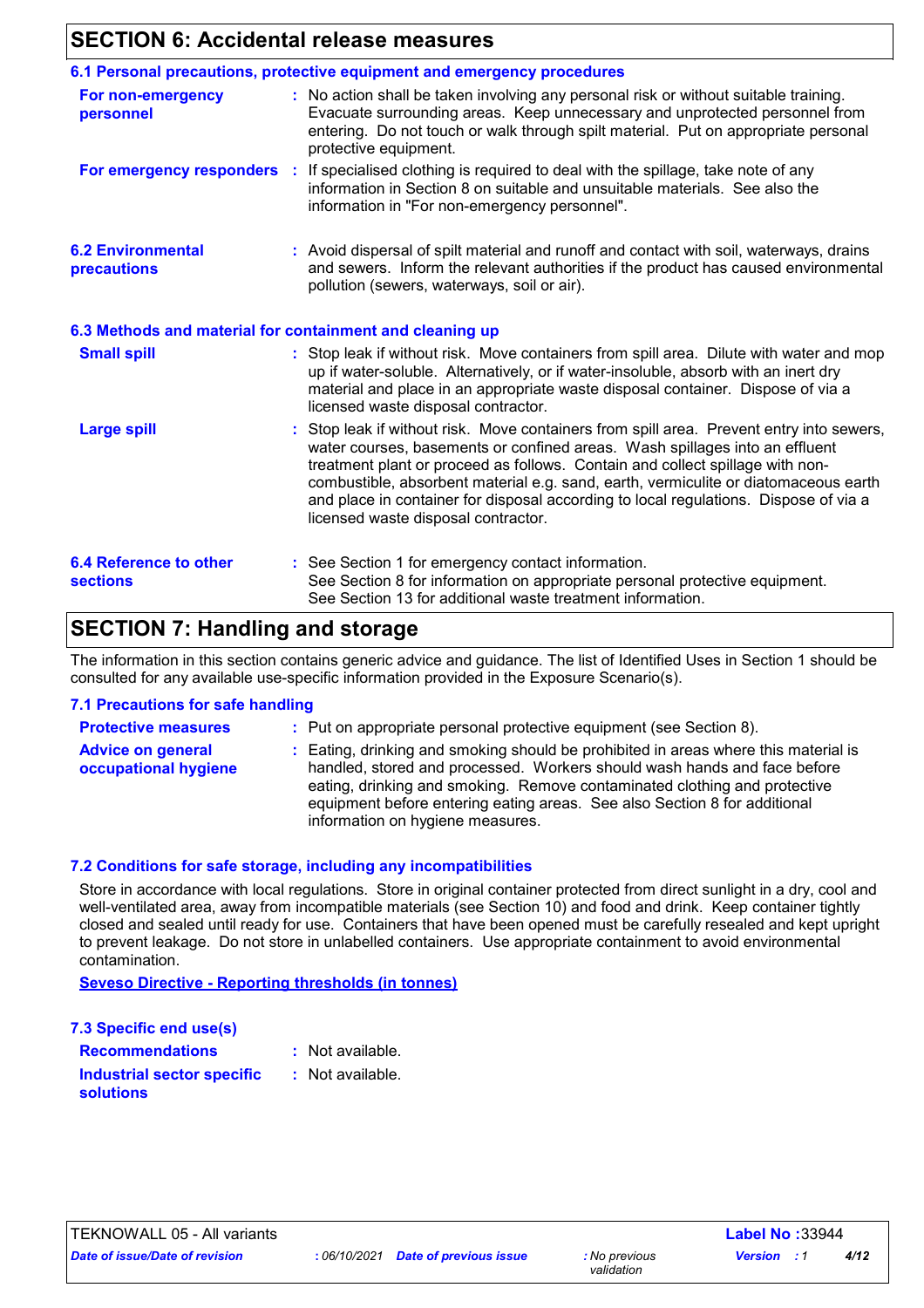## **SECTION 8: Exposure controls/personal protection**

The information in this section contains generic advice and guidance. Information is provided based on typical anticipated uses of the product. Additional measures might be required for bulk handling or other uses that could significantly increase worker exposure or environmental releases.

### **8.1 Control parameters**

### **Occupational exposure limits**

No exposure limit value known.

#### **Recommended monitoring procedures :** If this product contains ingredients with exposure limits, personal, workplace atmosphere or biological monitoring may be required to determine the effectiveness of the ventilation or other control measures and/or the necessity to use respiratory protective equipment. Reference should be made to monitoring standards, such as the following: European Standard EN 689 (Workplace atmospheres - Guidance for the assessment of exposure by inhalation to chemical agents for comparison with limit values and measurement strategy) European Standard EN 14042 (Workplace atmospheres - Guide for the application and use of procedures for the assessment of exposure to chemical and biological agents) European Standard EN 482 (Workplace atmospheres - General requirements for the performance of procedures for the measurement of chemical agents) Reference to national guidance documents for methods for the determination of hazardous substances will also be required.

### **DNELs/DMELs**

| <b>Product/ingredient name</b> | <b>Type</b> | <b>Exposure</b>         | Value                | <b>Population</b>     | <b>Effects</b> |
|--------------------------------|-------------|-------------------------|----------------------|-----------------------|----------------|
| Ititanium dioxide              | <b>DNEL</b> | Long term<br>Inhalation | 10 mg/m <sup>3</sup> | Workers               | Local          |
|                                | <b>DNEL</b> | Long term Oral          | 700 mg/kg<br>bw/day  | General<br>population | Systemic       |

### **PNECs**

No PNECs available

### **8.2 Exposure controls**

| <b>Appropriate engineering</b><br><b>controls</b> | : Good general ventilation should be sufficient to control worker exposure to airborne<br>contaminants.                                                                                                                                                                                                                                                                                           |
|---------------------------------------------------|---------------------------------------------------------------------------------------------------------------------------------------------------------------------------------------------------------------------------------------------------------------------------------------------------------------------------------------------------------------------------------------------------|
| <b>Individual protection measures</b>             |                                                                                                                                                                                                                                                                                                                                                                                                   |
| <b>Hygiene measures</b>                           | : Wash hands, forearms and face thoroughly after handling chemical products,<br>before eating, smoking and using the lavatory and at the end of the working period.<br>Appropriate techniques should be used to remove potentially contaminated clothing.<br>Wash contaminated clothing before reusing. Ensure that eyewash stations and<br>safety showers are close to the workstation location. |
| <b>Eye/face protection</b>                        | : Safety eyewear complying with an approved standard should be used when a risk<br>assessment indicates this is necessary to avoid exposure to liquid splashes, mists,<br>gases or dusts. If contact is possible, the following protection should be worn,<br>unless the assessment indicates a higher degree of protection: safety glasses with<br>side-shields.                                 |
| <b>Skin protection</b>                            |                                                                                                                                                                                                                                                                                                                                                                                                   |
| <b>Hand protection</b>                            | : Chemical-resistant, impervious gloves complying with an approved standard should<br>be worn at all times when handling chemical products if a risk assessment indicates<br>this is necessary.                                                                                                                                                                                                   |
|                                                   | Recommendations : Wear suitable gloves tested to EN374.<br>> 8 hours (breakthrough time): Nitrile gloves. thickness > 0.3 mm<br>Not recommended<br>polyvinyl alcohol (PVA) gloves                                                                                                                                                                                                                 |
| <b>Body protection</b>                            | : Personal protective equipment for the body should be selected based on the task<br>being performed and the risks involved and should be approved by a specialist<br>before handling this product. Refer to European Standard EN 14605 for further<br>information on material and design requirements and test methods.                                                                          |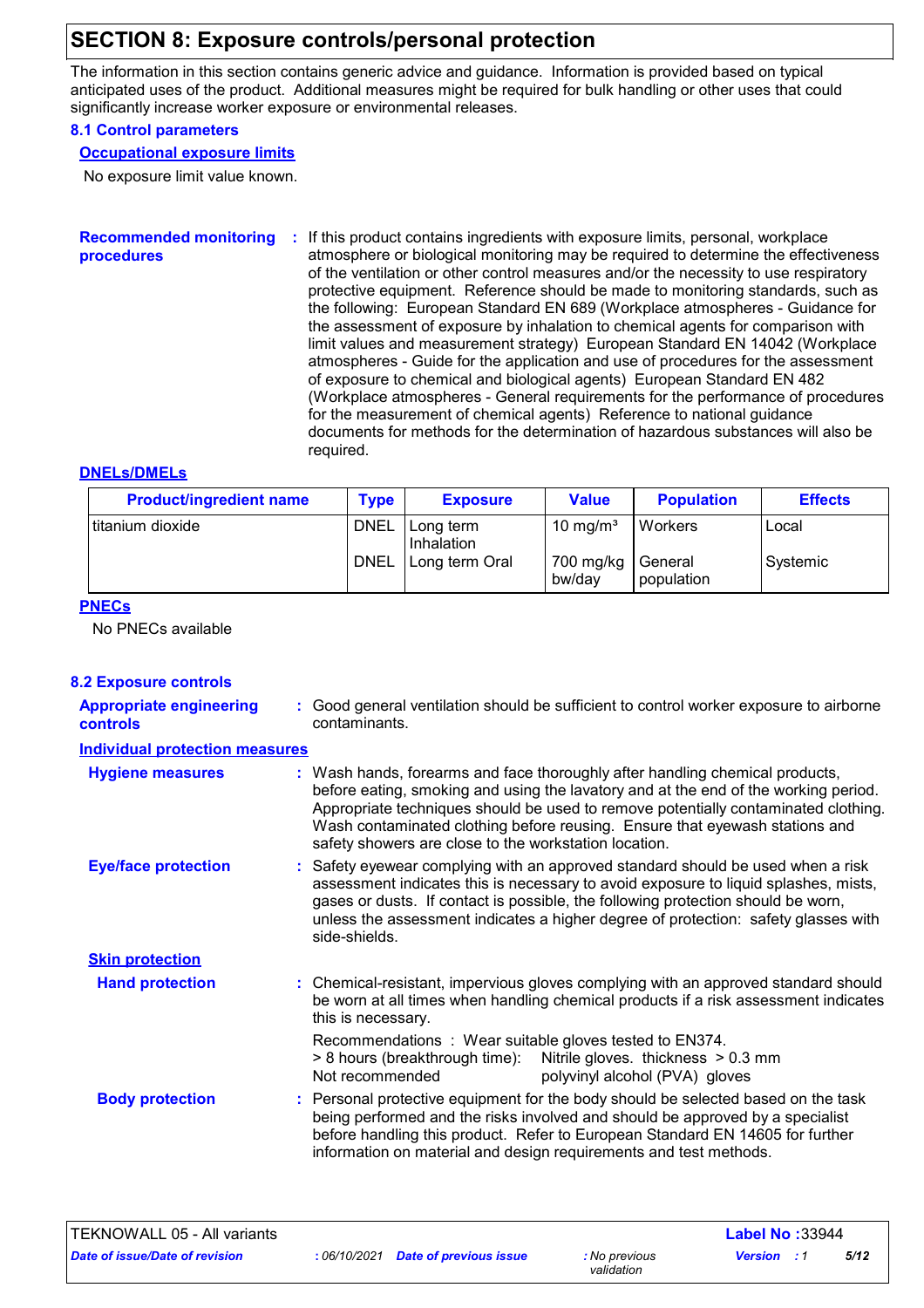# **SECTION 8: Exposure controls/personal protection**

| <b>Other skin protection</b>                     | : Appropriate footwear and any additional skin protection measures should be<br>selected based on the task being performed and the risks involved and should be<br>approved by a specialist before handling this product.                                                                                                       |
|--------------------------------------------------|---------------------------------------------------------------------------------------------------------------------------------------------------------------------------------------------------------------------------------------------------------------------------------------------------------------------------------|
| <b>Respiratory protection</b>                    | : Based on the hazard and potential for exposure, select a respirator that meets the<br>appropriate standard or certification. Respirators must be used according to a<br>respiratory protection program to ensure proper fitting, training, and other important<br>aspects of use.                                             |
|                                                  | Filter type (spray application): A P                                                                                                                                                                                                                                                                                            |
| <b>Environmental exposure</b><br><b>controls</b> | : Emissions from ventilation or work process equipment should be checked to<br>ensure they comply with the requirements of environmental protection legislation.<br>In some cases, fume scrubbers, filters or engineering modifications to the process<br>equipment will be necessary to reduce emissions to acceptable levels. |

# **SECTION 9: Physical and chemical properties**

| 9.1 Information on basic physical and chemical properties |    |                                |
|-----------------------------------------------------------|----|--------------------------------|
| <b>Appearance</b>                                         |    |                                |
| <b>Physical state</b>                                     | ÷. | Liquid.                        |
| <b>Colour</b>                                             |    | Various                        |
| Odour                                                     | t  | Slight                         |
| <b>Odour threshold</b>                                    | ŧ. | Not available.                 |
| pH                                                        |    | $8.2 - 8.7$                    |
| <b>Melting point/freezing point</b>                       |    | : Not available.               |
| <b>Initial boiling point and</b><br>boiling range         |    | : Not available.               |
| <b>Flash point</b>                                        | ÷  | Not available.                 |
| <b>Evaporation rate</b>                                   |    | Not available.                 |
| <b>Flammability (solid, gas)</b>                          | ÷. | Not available.                 |
| <b>Upper/lower flammability or</b><br>explosive limits    |    | $:$ Lower: $7\%$<br>Upper: 73% |
| <b>Vapour pressure</b>                                    | t. | Not available.                 |
| <b>Vapour density</b>                                     |    | Not available.                 |
| <b>Density</b>                                            | ÷  | $1.4$ kg/l                     |
| <b>Solubility(ies)</b>                                    |    | Not available.                 |
| <b>Partition coefficient: n-octanol/:</b><br>water        |    | Not applicable.                |
| <b>Auto-ignition temperature</b>                          | t. | Not available.                 |
| <b>Decomposition temperature</b>                          |    | : Not available.               |
| <b>Viscosity</b>                                          |    | Not available.                 |
| <b>Explosive properties</b>                               | t. | Not available.                 |
| <b>Oxidising properties</b>                               | ÷. | Not available.                 |
| 9.2 Other information                                     |    |                                |
| <b>VOC</b>                                                | t. | 2<br>g/l                       |
| <b>Solubility in water</b>                                |    | Not available.                 |
| No additional information.                                |    |                                |

|  | <b>SECTION 10: Stability and reactivity</b> |
|--|---------------------------------------------|

| <b>10.1 Reactivity</b>                            | : No specific test data related to reactivity available for this product or its ingredients. |                             |                        |      |  |
|---------------------------------------------------|----------------------------------------------------------------------------------------------|-----------------------------|------------------------|------|--|
| <b>10.2 Chemical stability</b>                    | : The product is stable.                                                                     |                             |                        |      |  |
| <b>10.3 Possibility of</b><br>hazardous reactions | : Under normal conditions of storage and use, hazardous reactions will not occur.            |                             |                        |      |  |
| TEKNOWALL 05 - All variants                       |                                                                                              |                             | <b>Label No: 33944</b> |      |  |
| Date of issue/Date of revision                    | <b>Date of previous issue</b><br>:06/10/2021                                                 | : No previous<br>validation | <b>Version</b> : 1     | 6/12 |  |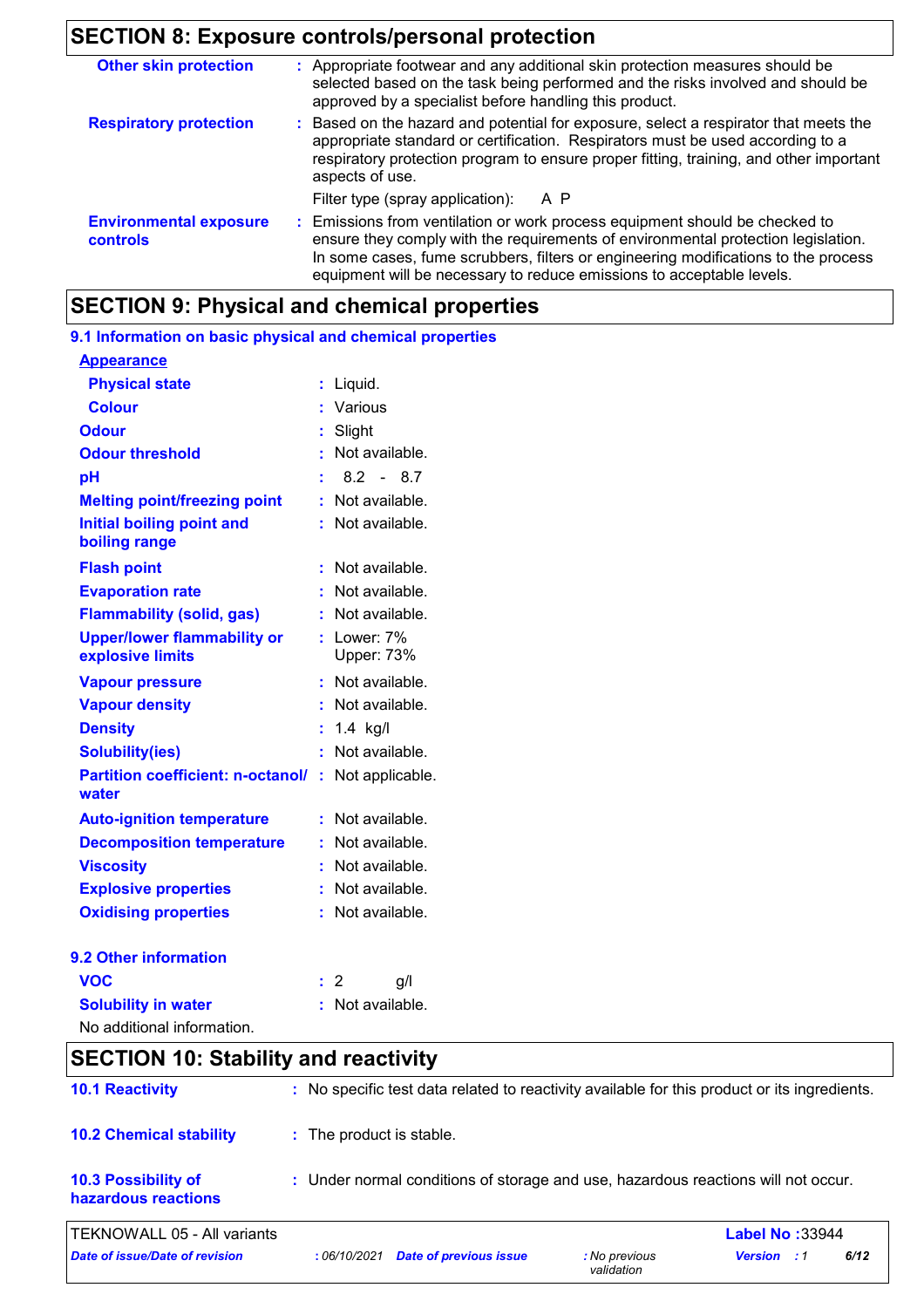## **SECTION 10: Stability and reactivity**

| <b>10.4 Conditions to avoid</b> | No specific data. |
|---------------------------------|-------------------|
|---------------------------------|-------------------|

**10.5 Incompatible materials : No specific data.** 

**10.6 Hazardous decomposition products** Under normal conditions of storage and use, hazardous decomposition products **:** should not be produced.

## **SECTION 11: Toxicological information**

### **11.1 Information on toxicological effects**

### **Acute toxicity**

| <b>Product/ingredient name</b>                                                                                                                     | <b>Result</b> | <b>Species</b> | <b>Dose</b> | <b>Exposure</b> |
|----------------------------------------------------------------------------------------------------------------------------------------------------|---------------|----------------|-------------|-----------------|
| 1,2-benzisothiazol-3(2H)-<br>one                                                                                                                   | ILD50 Oral    | Rat            | 1020 mg/kg  |                 |
| reaction mass of: 5-chloro-<br>2-methyl-4-isothiazolin-<br>3-one [EC no. 247-500-7]<br>and 2-methyl-2H-isothiazol-<br>3-one [EC no. 220-239-6] (3: | LD50 Oral     | Rat            | 53 $mg/kg$  |                 |

**Conclusion/Summary :**

Based on available data, the classification criteria are not met.

**Acute toxicity estimates**

Not available.

### **Irritation/Corrosion**

| <b>Product/ingredient name</b>                                                                                                                                                                                  | <b>Result</b>                                                       | <b>Species</b>        | <b>Score</b>   | <b>Exposure</b>       | <b>Observation</b> |
|-----------------------------------------------------------------------------------------------------------------------------------------------------------------------------------------------------------------|---------------------------------------------------------------------|-----------------------|----------------|-----------------------|--------------------|
| titanium dioxide                                                                                                                                                                                                | Skin - Mild irritant                                                | Human                 | $\mathbf{r}$   | 72 hours 300<br>ug I  |                    |
| 1,2-benzisothiazol-3(2H)-one   Skin - Mild irritant<br>reaction mass of: 5-chloro-<br>2-methyl-4-isothiazolin-<br>3-one [EC no. 247-500-7]<br>and 2-methyl-2H-isothiazol-<br>3-one [EC no. 220-239-6] (3:<br>1) | Skin - Severe irritant                                              | <b>Human</b><br>Human | $\blacksquare$ | 48 hours 5 %<br>0.01% |                    |
| <b>Conclusion/Summary</b>                                                                                                                                                                                       | : Based on available data, the classification criteria are not met. |                       |                |                       |                    |
| <b>Sensitisation</b>                                                                                                                                                                                            |                                                                     |                       |                |                       |                    |
| <b>Conclusion/Summary</b>                                                                                                                                                                                       | : Based on available data, the classification criteria are not met. |                       |                |                       |                    |
| <b>Mutagenicity</b>                                                                                                                                                                                             |                                                                     |                       |                |                       |                    |
| <b>Conclusion/Summary</b>                                                                                                                                                                                       | : Based on available data, the classification criteria are not met. |                       |                |                       |                    |
| <b>Carcinogenicity</b>                                                                                                                                                                                          |                                                                     |                       |                |                       |                    |
| <b>Conclusion/Summary</b>                                                                                                                                                                                       | : Based on available data, the classification criteria are not met. |                       |                |                       |                    |
| <b>Reproductive toxicity</b>                                                                                                                                                                                    |                                                                     |                       |                |                       |                    |
| <b>Conclusion/Summary</b>                                                                                                                                                                                       | : Based on available data, the classification criteria are not met. |                       |                |                       |                    |
| <b>Teratogenicity</b>                                                                                                                                                                                           |                                                                     |                       |                |                       |                    |
| <b>Conclusion/Summary</b>                                                                                                                                                                                       | : Based on available data, the classification criteria are not met. |                       |                |                       |                    |
| <b>Specific target organ toxicity (single exposure)</b>                                                                                                                                                         |                                                                     |                       |                |                       |                    |
| Not available.                                                                                                                                                                                                  |                                                                     |                       |                |                       |                    |
| <b>Specific target organ toxicity (repeated exposure)</b>                                                                                                                                                       |                                                                     |                       |                |                       |                    |
| Not available.                                                                                                                                                                                                  |                                                                     |                       |                |                       |                    |
| A construction of the company of a                                                                                                                                                                              |                                                                     |                       |                |                       |                    |

### **Aspiration hazard**

Not available.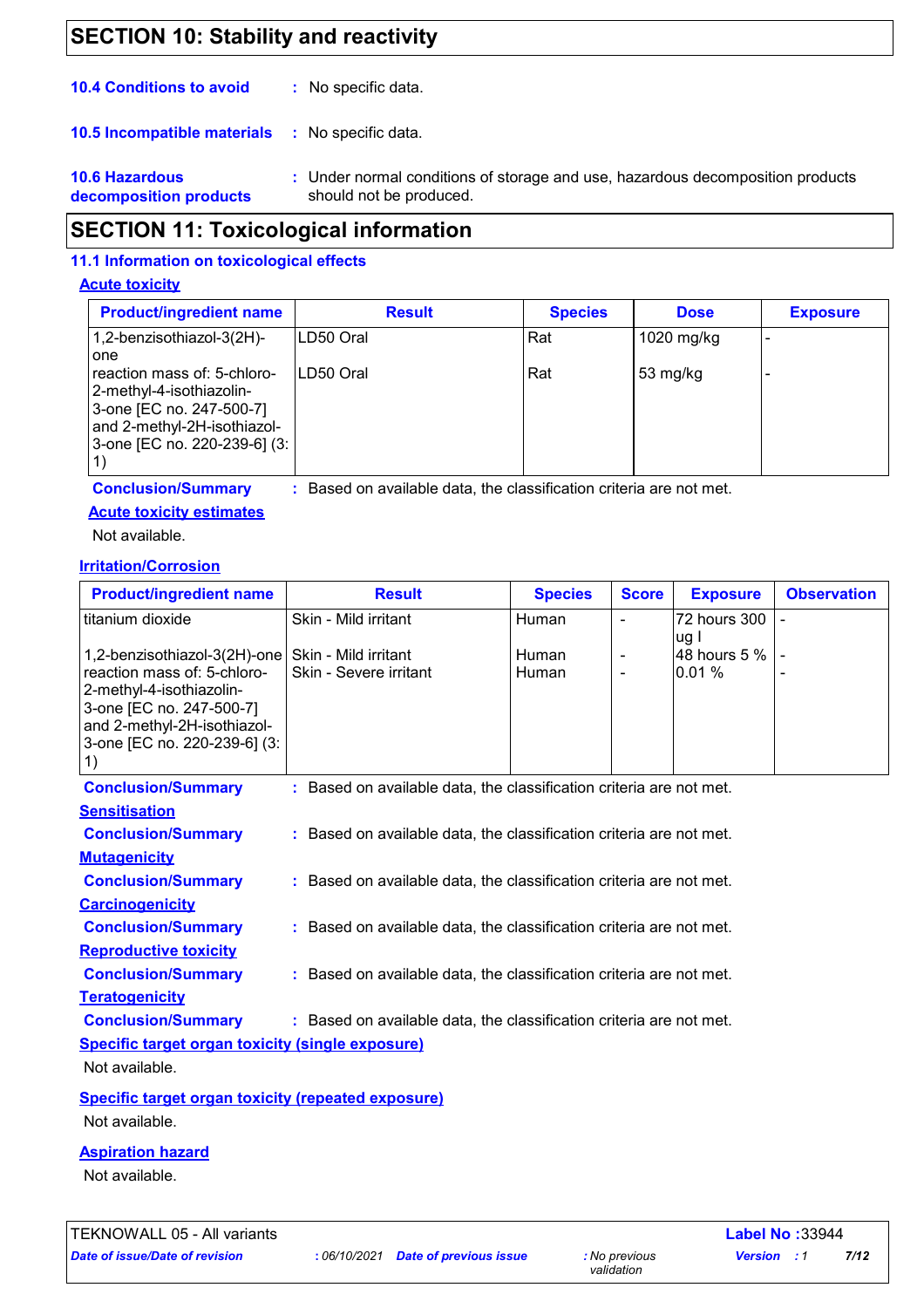# **SECTION 11: Toxicological information**

| Information on likely routes : Not available.<br>of exposure |                                                                                            |
|--------------------------------------------------------------|--------------------------------------------------------------------------------------------|
| <b>Potential acute health effects</b>                        |                                                                                            |
| <b>Eye contact</b>                                           | : No known significant effects or critical hazards.                                        |
| <b>Inhalation</b>                                            | : No known significant effects or critical hazards.                                        |
| <b>Skin contact</b>                                          | : No known significant effects or critical hazards.                                        |
| <b>Ingestion</b>                                             | : No known significant effects or critical hazards.                                        |
|                                                              | Symptoms related to the physical, chemical and toxicological characteristics               |
| <b>Eye contact</b>                                           | : No specific data.                                                                        |
| <b>Inhalation</b>                                            | : No specific data.                                                                        |
| <b>Skin contact</b>                                          | : No specific data.                                                                        |
| <b>Ingestion</b>                                             | : No specific data.                                                                        |
|                                                              | Delayed and immediate effects as well as chronic effects from short and long-term exposure |
| <b>Short term exposure</b>                                   |                                                                                            |
| <b>Potential immediate</b><br>effects                        | : Not available.                                                                           |
| <b>Potential delayed effects</b>                             | : Not available.                                                                           |
| <b>Long term exposure</b>                                    |                                                                                            |
| <b>Potential immediate</b><br>effects                        | : Not available.                                                                           |
| <b>Potential delayed effects</b>                             | : Not available.                                                                           |
| <b>Potential chronic health effects</b>                      |                                                                                            |
| Not available.                                               |                                                                                            |
| <b>Conclusion/Summary</b>                                    | : Not available.                                                                           |
| <b>General</b>                                               | : No known significant effects or critical hazards.                                        |
| <b>Carcinogenicity</b>                                       | : No known significant effects or critical hazards.                                        |
| <b>Mutagenicity</b>                                          | : No known significant effects or critical hazards.                                        |
| <b>Teratogenicity</b>                                        | : No known significant effects or critical hazards.                                        |
| <b>Developmental effects</b>                                 | : No known significant effects or critical hazards.                                        |
| <b>Fertility effects</b>                                     | : No known significant effects or critical hazards.                                        |
|                                                              |                                                                                            |

**Other information :**

: Not available.

# **SECTION 12: Ecological information**

### **12.1 Toxicity**

| <b>Product/ingredient name</b> | <b>Result</b>                                                  | <b>Species</b>                                | <b>Exposure</b> |
|--------------------------------|----------------------------------------------------------------|-----------------------------------------------|-----------------|
| titanium dioxide               | Acute LC50 3 mg/l Fresh water                                  | Crustaceans - Ceriodaphnia<br>dubia - Neonate | 48 hours        |
|                                | Acute LC50 6.5 mg/l Fresh water                                | Daphnia - Daphnia pulex -<br>Neonate          | 48 hours        |
|                                | Acute LC50 >1000000 µg/l Marine<br>water                       | Fish - Fundulus heteroclitus                  | 96 hours        |
|                                | 1,2-benzisothiazol-3(2H)-one Acute EC50 0.36 mg/l Marine water | Algae - Skeletonema Costatum                  | 172 hours       |
|                                | Acute EC50 3.7 mg/l                                            | Daphnia - Daphnia Magna                       | 48 hours        |
|                                | Acute LC50 1.9 mg/l Fresh water                                | Fish - Onorhynchus Mykiss                     | 96 hours        |
|                                | Acute NOEC 0.15 mg/l Marine water                              | Algae - Skeletonema Costatum                  | 72 hours        |

**Conclusion/Summary :** : Based on available data, the classification criteria are not met.

### **12.2 Persistence and degradability**

| TEKNOWALL 05 - All variants    |                                            |                             | <b>Label No: 33944</b> |      |
|--------------------------------|--------------------------------------------|-----------------------------|------------------------|------|
| Date of issue/Date of revision | : 06/10/2021 <b>Date of previous issue</b> | : No previous<br>validation | <b>Version</b> : 1     | 8/12 |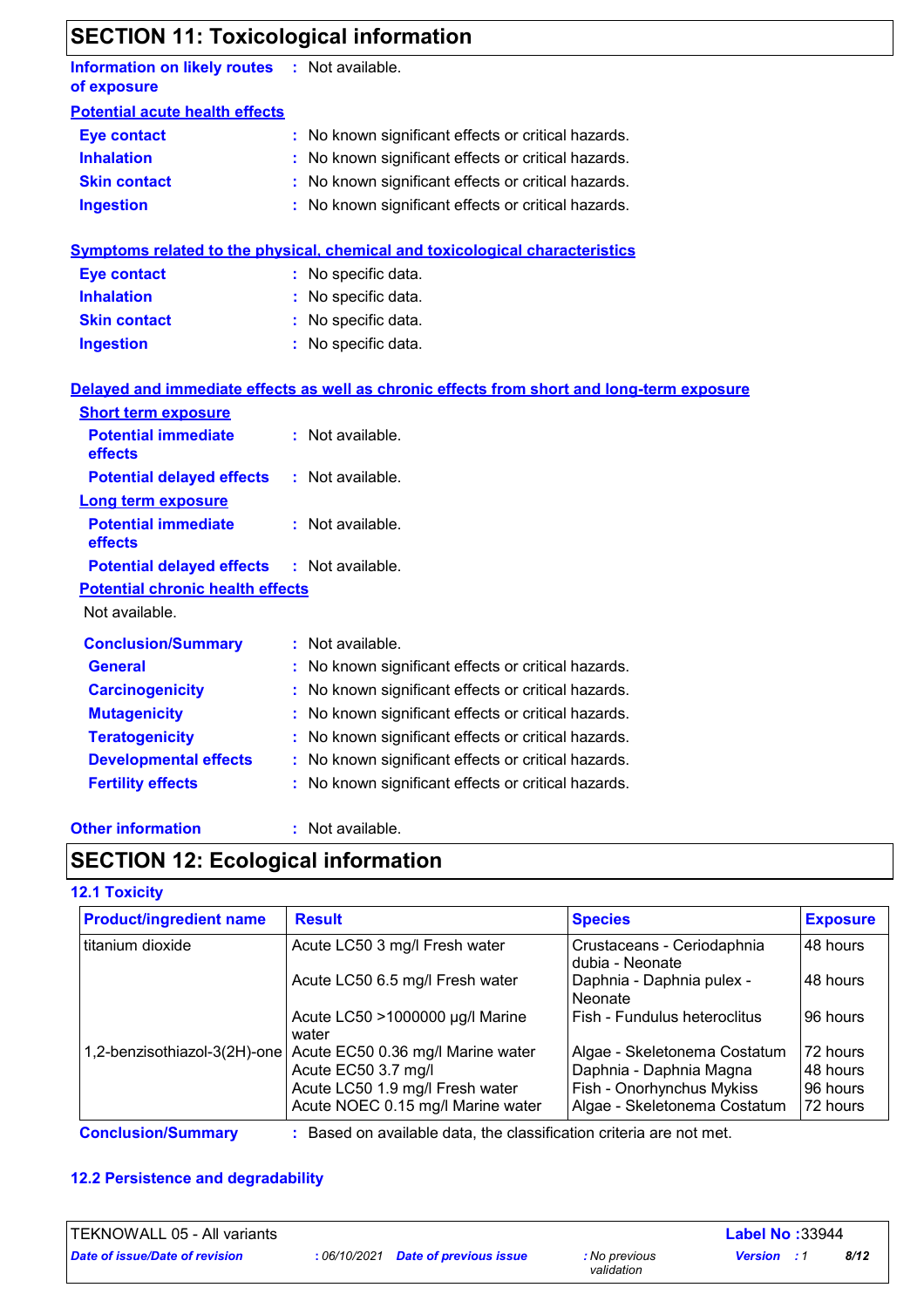| <b>SECTION 12: Ecological information</b> |                          |                                                        |                   |             |                         |
|-------------------------------------------|--------------------------|--------------------------------------------------------|-------------------|-------------|-------------------------|
| <b>Product/ingredient name</b>            | <b>Test</b>              | <b>Result</b>                                          |                   | <b>Dose</b> | <b>Inoculum</b>         |
| 1,2-benzisothiazol-3(2H)-one EU           |                          | 24 % - 28 days                                         |                   |             |                         |
| <b>Conclusion/Summary</b>                 |                          | : This product has not been tested for biodegradation. |                   |             |                         |
| <b>Product/ingredient name</b>            | <b>Aquatic half-life</b> |                                                        | <b>Photolysis</b> |             | <b>Biodegradability</b> |
| 1,2-benzisothiazol-3(2H)-one $\vert$ -    |                          |                                                        |                   |             | Inherent                |

### **12.3 Bioaccumulative potential**

| <b>Product/ingredient name</b> LogP <sub>ow</sub> | <b>BCF</b> | <b>Potential</b> |
|---------------------------------------------------|------------|------------------|
| $\vert$ 1,2-benzisothiazol-3(2H)-one $\vert$ -    | ◡.∠        | low              |

| 12.4 Mobility in soil                                   |                  |
|---------------------------------------------------------|------------------|
| <b>Soil/water partition</b><br><b>coefficient (Koc)</b> | : Not available. |
| <b>Mobility</b>                                         | : Not available. |

| 12.5 Results of PBT and vPvB assessment |                   |  |
|-----------------------------------------|-------------------|--|
| <b>PBT</b>                              | : Not applicable. |  |
| <b>vPvB</b>                             | : Not applicable. |  |

| <b>12.6 Other adverse effects</b> | : No known significant effects or critical hazards. |
|-----------------------------------|-----------------------------------------------------|
|-----------------------------------|-----------------------------------------------------|

# **SECTION 13: Disposal considerations**

| <b>13.1 Waste treatment methods</b>               |                                                                                                                                                                                                                                                                                                                                                                                                                                                                                                                                                      |
|---------------------------------------------------|------------------------------------------------------------------------------------------------------------------------------------------------------------------------------------------------------------------------------------------------------------------------------------------------------------------------------------------------------------------------------------------------------------------------------------------------------------------------------------------------------------------------------------------------------|
| <b>Product</b>                                    |                                                                                                                                                                                                                                                                                                                                                                                                                                                                                                                                                      |
| <b>Methods of disposal</b>                        | : The generation of waste should be avoided or minimised wherever possible.<br>Disposal of this product, solutions and any by-products should at all times comply<br>with the requirements of environmental protection and waste disposal legislation<br>and any regional local authority requirements. Dispose of surplus and non-<br>recyclable products via a licensed waste disposal contractor. Waste should not be<br>disposed of untreated to the sewer unless fully compliant with the requirements of<br>all authorities with jurisdiction. |
| <b>Hazardous waste</b>                            | : Within the present knowledge of the supplier, this product is not regarded as<br>hazardous waste, as defined by EU Directive 2008/98/EC.                                                                                                                                                                                                                                                                                                                                                                                                           |
| European waste catalogue: 080112, 200128<br>(EWC) |                                                                                                                                                                                                                                                                                                                                                                                                                                                                                                                                                      |
| <b>Packaging</b>                                  |                                                                                                                                                                                                                                                                                                                                                                                                                                                                                                                                                      |
| <b>Methods of disposal</b>                        | : The generation of waste should be avoided or minimised wherever possible. Waste<br>packaging should be recycled. Incineration or landfill should only be considered<br>when recycling is not feasible.                                                                                                                                                                                                                                                                                                                                             |
| <b>Special precautions</b>                        | : This material and its container must be disposed of in a safe way. Empty containers<br>or liners may retain some product residues. Avoid dispersal of spilt material and<br>runoff and contact with soil, waterways, drains and sewers.                                                                                                                                                                                                                                                                                                            |

# **SECTION 14: Transport information**

|                                 | <b>ADR/RID</b> | <b>ADN</b>                    | <b>IMDG</b>                 | <b>IATA</b>                |
|---------------------------------|----------------|-------------------------------|-----------------------------|----------------------------|
| 14.1 UN number                  | Not regulated. | Not regulated.                | Not regulated.              | Not regulated.             |
| 14.2 UN proper<br>shipping name | ۰              |                               | $\overline{\phantom{0}}$    |                            |
|                                 |                |                               |                             |                            |
| TEKNOWALL 05 - All variants     |                |                               |                             | Label No: 33944            |
| Date of issue/Date of revision  | :06/10/2021    | <b>Date of previous issue</b> | : No previous<br>validation | 9/12<br><b>Version</b> : 1 |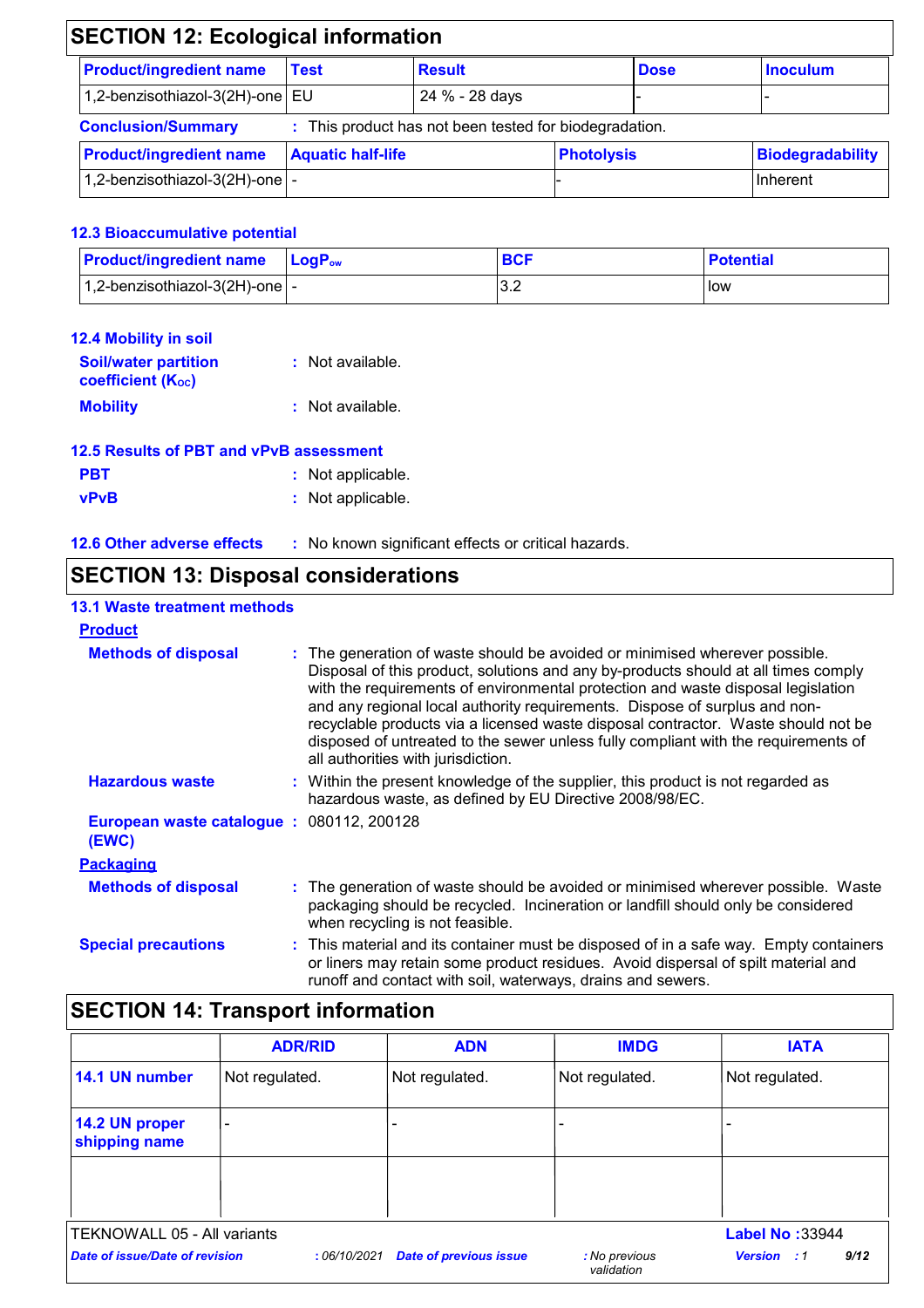| <b>14.3 Transport</b><br>hazard class(es) | -   |     |     | -   |
|-------------------------------------------|-----|-----|-----|-----|
| 14.4 Packing<br>group                     | -   |     |     |     |
| 14.5<br><b>Environmental</b><br>hazards   | No. | No. | No. | No. |
| <b>Additional</b><br>information          | -   | -   |     |     |

**user**

**14.6 Special precautions for : Transport within user's premises:** always transport in closed containers that are upright and secure. Ensure that persons transporting the product know what to do in the event of an accident or spillage.

**14.7 Transport in bulk according to IMO instruments**

**:** Not relevant/applicable due to nature of the product.

### **SECTION 15: Regulatory information**

**15.1 Safety, health and environmental regulations/legislation specific for the substance or mixture EU Regulation (EC) No. 1907/2006 (REACH)**

### **Annex XIV - List of substances subject to authorisation**

**:**

**Annex XIV**

None of the components are listed.

#### **Substances of very high concern**

None of the components are listed.

**Annex XVII - Restrictions on the manufacture, placing on the market and use of certain dangerous substances, mixtures and articles**

### **Other EU regulations**

**Europe inventory :** Not determined.

**Ozone depleting substances (1005/2009/EU)** Not listed.

### **Prior Informed Consent (PIC) (649/2012/EU)**

Not listed.

### **Seveso Directive**

This product is not controlled under the Seveso Directive.

**International regulations**

**Chemical Weapon Convention List Schedules I, II & III Chemicals**

Not listed.

### **Montreal Protocol**

Not listed.

**Stockholm Convention on Persistent Organic Pollutants**

Not listed.

#### **Rotterdam Convention on Prior Informed Consent (PIC)** Not listed.

TEKNOWALL 05 - All variants **Label No :**33944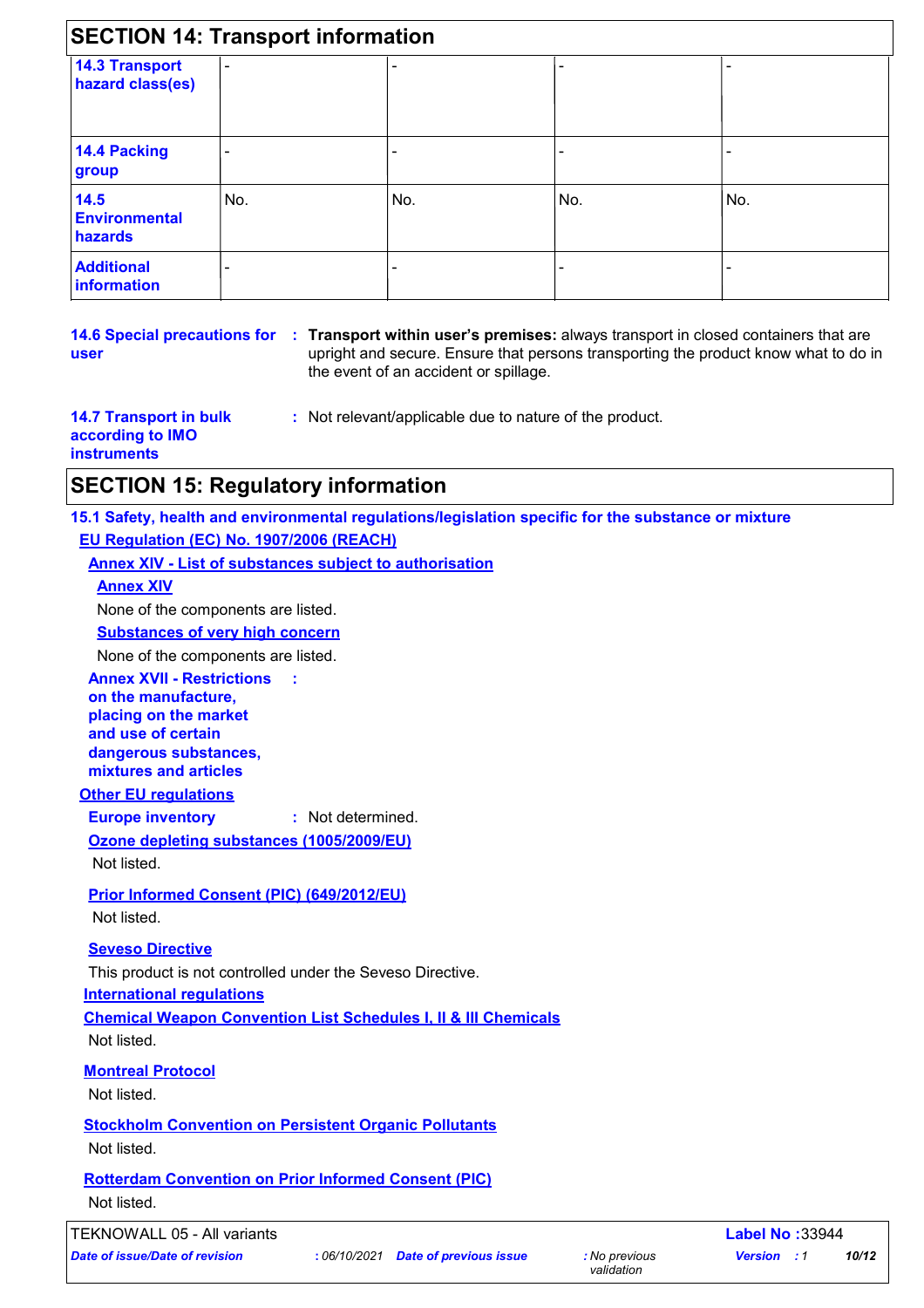### **SECTION 15: Regulatory information**

### **UNECE Aarhus Protocol on POPs and Heavy Metals**

Not listed.

| <b>15.2 Chemical safety</b> |  |
|-----------------------------|--|
| assessment                  |  |

This product contains substances for which Chemical Safety Assessments are still **:** required.

# **SECTION 16: Other information**

|                                      | $\mathbb V$ Indicates information that has changed from previously issued version.                                                                                                                                                                                                                                                                                                                                                                          |
|--------------------------------------|-------------------------------------------------------------------------------------------------------------------------------------------------------------------------------------------------------------------------------------------------------------------------------------------------------------------------------------------------------------------------------------------------------------------------------------------------------------|
| <b>Abbreviations and</b><br>acronyms | $\therefore$ ATE = Acute Toxicity Estimate<br>CLP = Classification, Labelling and Packaging Regulation [Regulation (EC) No.<br>1272/2008]<br>DMEL = Derived Minimal Effect Level<br>DNEL = Derived No Effect Level<br>EUH statement = CLP-specific Hazard statement<br>PBT = Persistent, Bioaccumulative and Toxic<br>PNEC = Predicted No Effect Concentration<br><b>RRN = REACH Registration Number</b><br>vPvB = Very Persistent and Very Bioaccumulative |
|                                      |                                                                                                                                                                                                                                                                                                                                                                                                                                                             |

### **Procedure used to derive the classification according to Regulation (EC) No. 1272/2008 [CLP/GHS]**

| <b>Classification</b> | <b>Justification</b> |
|-----------------------|----------------------|
| Not classified.       |                      |

### **Full text of abbreviated H statements**

| H <sub>301</sub> | Toxic if swallowed.                                   |
|------------------|-------------------------------------------------------|
| H302             | Harmful if swallowed.                                 |
| H310             | Fatal in contact with skin.                           |
| H314             | Causes severe skin burns and eye damage.              |
| H315             | Causes skin irritation.                               |
| l H317           | May cause an allergic skin reaction.                  |
| H318             | Causes serious eye damage.                            |
| H330             | Fatal if inhaled.                                     |
| H <sub>351</sub> | Suspected of causing cancer.                          |
| H400             | Very toxic to aquatic life.                           |
| H410             | Very toxic to aquatic life with long lasting effects. |
| I EUH071         | Corrosive to the respiratory tract.                   |
|                  |                                                       |

**Full text of classifications [CLP/GHS]**

| Acute Tox, 2                           | <b>ACUTE TOXICITY - Category 2</b>              |
|----------------------------------------|-------------------------------------------------|
| Acute Tox, 3                           | <b>ACUTE TOXICITY - Category 3</b>              |
| Acute Tox, 4                           | <b>ACUTE TOXICITY - Category 4</b>              |
| Aquatic Acute 1                        | SHORT-TERM (ACUTE) AQUATIC HAZARD - Category 1  |
| Aquatic Chronic 1                      | LONG-TERM (CHRONIC) AQUATIC HAZARD - Category 1 |
| Carc. 2                                | <b>CARCINOGENICITY - Category 2</b>             |
| Eye Dam. 1                             | SERIOUS EYE DAMAGE/EYE IRRITATION - Category 1  |
| Skin Corr. 1C                          | SKIN CORROSION/IRRITATION - Category 1C         |
| Skin Irrit. 2                          | SKIN CORROSION/IRRITATION - Category 2          |
| Skin Sens. 1                           | <b>SKIN SENSITISATION - Category 1</b>          |
| Skin Sens. 1A                          | SKIN SENSITISATION - Category 1A                |
| Date of issue/ Date of<br>: 06/10/2021 |                                                 |

# **revision**

**Version**

### **:** 06/10/2021

### **:** No previous validation

**:** 1

### **Notice to reader**

**Date of previous issue**